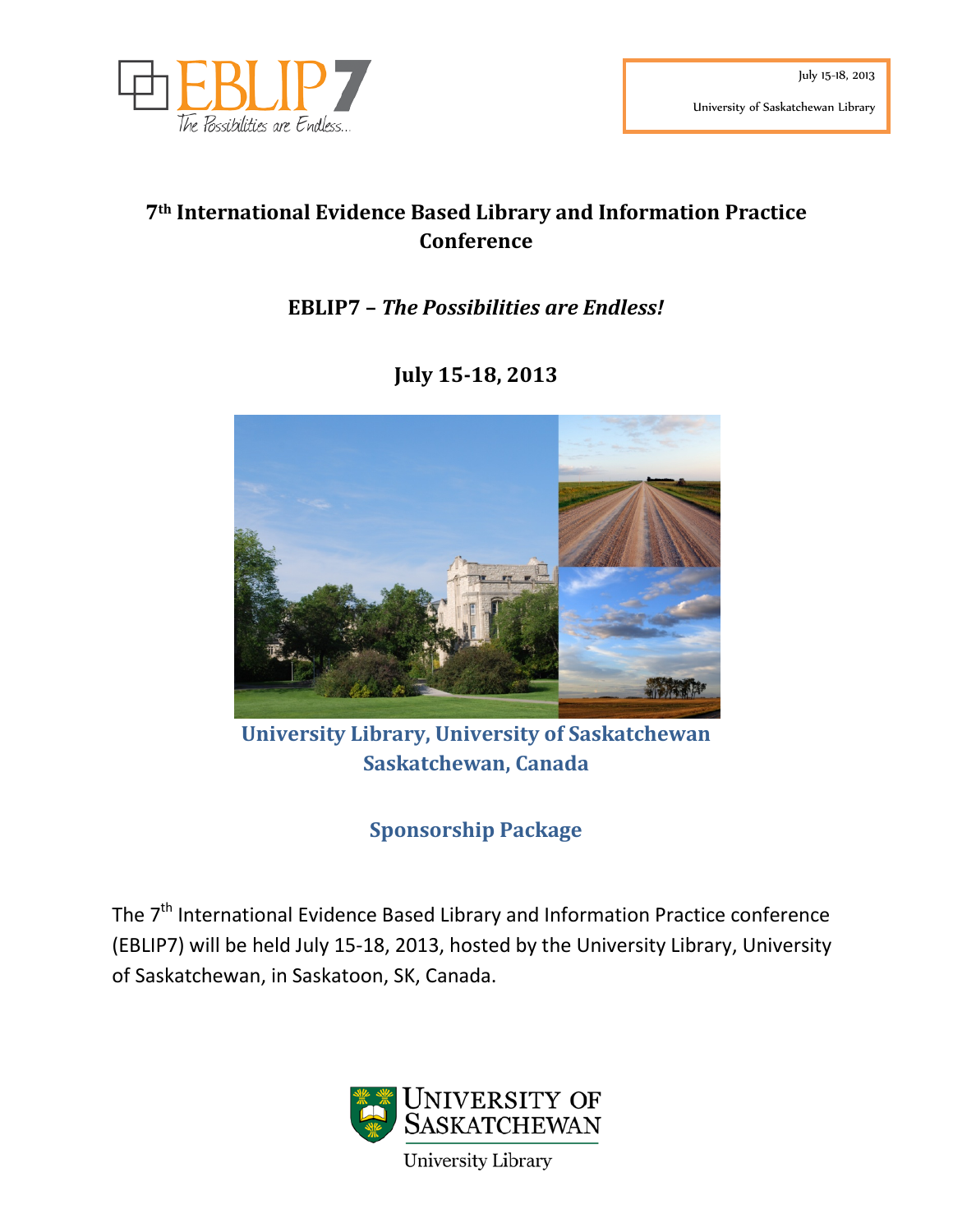

## **Evidence Based Library and Information Practice (EBLIP) Overview**

Applying the best available research evidence in addition to knowledge acquired from experience to library and information practice is the main tenet of EBLIP. There is much to do in our ever-growing and changing field: decisions must be made, practices reviewed, processes and workflows examined, policies updated, and technology implemented. For the past decade, increasing numbers of librarians and information professionals have been consulting the research literature in the fields of library and information science, and other fields such as marketing, business, management, and education, as well as conducting their own research studies, to inform their practice.

## **Conference Overview**

The International Evidence Based Library and Information Practice conference has been held biennially since the inaugural conference in 2001 in Sheffield, UK (120 delegates). Subsequent years have seen the conference held in:

- Edmonton, Alberta (100 delegates-conference capped at 100)
- Brisbane, Australia (306 delegates)
- Durham-Chapel Hill, North Caroline, USA (210 delegates)
- Stockholm, Sweden (163 delegates)
- Manchester, UK (170 delegates)

The 2013 conference in Saskatoon will consist of a day of continuing education activities (July 15) and three days of keynotes, concurrent conference sessions, posters, and networking opportunities (July 16- 18). EBLIP7 will be held on campus at the University of Saskatchewan. Delegates of previous conferences have attended from such countries as the UK, USA, Canada, Australia, Sweden, Belgium, Denmark, India, Nigeria, Finland, Norway, Serbia, Turkey, Germany, Indonesia, Morocco, Italy, Qatar, The Netherlands, Jamaica, and Malaysia. EBLIP7 promises to be an exciting event as the evidence based library and information practice movement continues to gain global momentum.

## **Sponsorship Opportunities**

We offer a variety of sponsorship opportunities. We invite your organization to participate in the  $7<sup>th</sup>$ International Evidence Based Library and Information Practice conference. Participation can occur in several ways as outlined below. All funds are in Canadian dollars. Join us on our 2013 adventure. *The possibilities are endless!*

### **Packages**

**Platinum Sponsor** - \$7,000+

Platinum sponsors will receive:

• 1x complimentary conference registrations which include conference sessions July 16, 17, and 18; the opening reception; and the conference banquet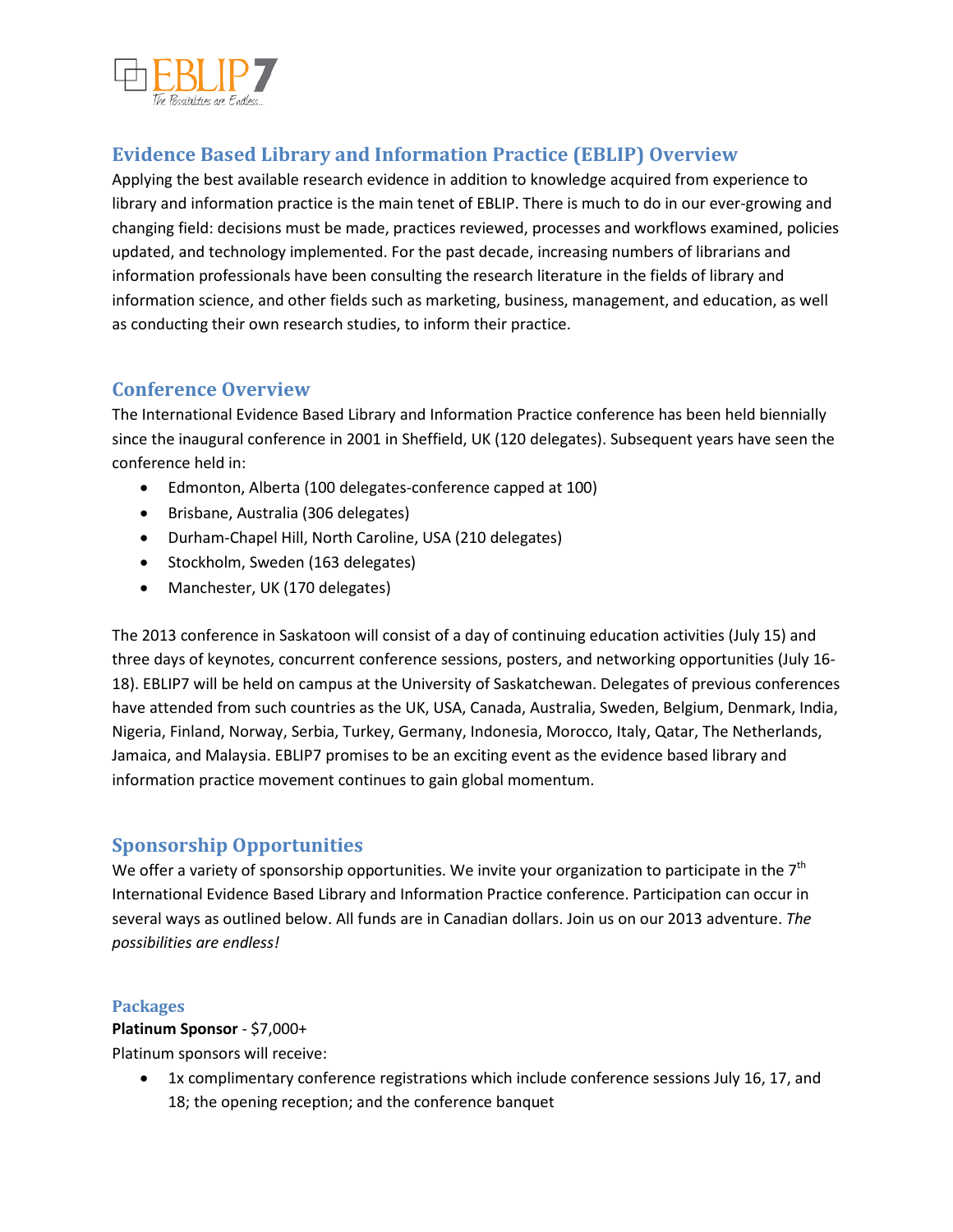

- Logo placement: premium placement on conference website with link to company homepage.
- Advertisement in conference syllabus: a full page for sponsoring institution's message provided by the sponsor (e.g. academic program promotion, or corporate image ad). Content to be approved and placement to be determined by conference organizers.
- Branded material(s)/literature placement in conference takeaway bag

#### **Gold Sponsor** - \$5,000-\$6,999

- Logo placement: premium placement on conference website with link to company homepage.
- Advertisement in conference syllabus: a half page for sponsoring institution's message provided by the sponsor (e.g. academic program promotion, or corporate image ad). Content to be approved and placement to be determined by conference organizers.
- Branded material(s)/literature placement in conference takeaway bag

#### **Silver Sponsor** - \$3,000-4,999

- Logo placement: premium placement on conference website with link to company homepage.
- Advertisement in conference syllabus: a quarter page for sponsoring institution's message provided by the sponsor (e.g. academic program promotion, or corporate image ad). Content to be approved and placement to be determined by conference organizers.
- Branded material(s)/literature placement in conference takeaway bag

#### **Bronze Sponsor** - \$500-\$2,999

- Logo placement: premium placement on conference website with link to company homepage.
- Advertisement in conference syllabus: a quarter page for sponsoring institution's message provided by the sponsor (e.g. academic program promotion, or corporate image ad). Content to be approved and placement to be determined by conference organizers.

#### **Targeted Sponsorship Opportunities\***

#### **Conference Banquet**

\$12,000 commitment and Platinum Sponsorship status

- 1x complimentary conference registrations which include conference sessions July 16, 17, and 18; the opening reception; and the conference banquet
- Logo placement: premium placement on conference website with link to company homepage.
- Advertisement in conference syllabus: a full page for sponsoring institution's message provided by the sponsor (e.g. academic program promotion, or corporate image ad). Content to be approved and placement to be determined by conference organizers.
- Branded material(s)/literature placement in conference takeaway bag

#### **Opening Reception**

\$8,000 commitment and Platinum Sponsorship status